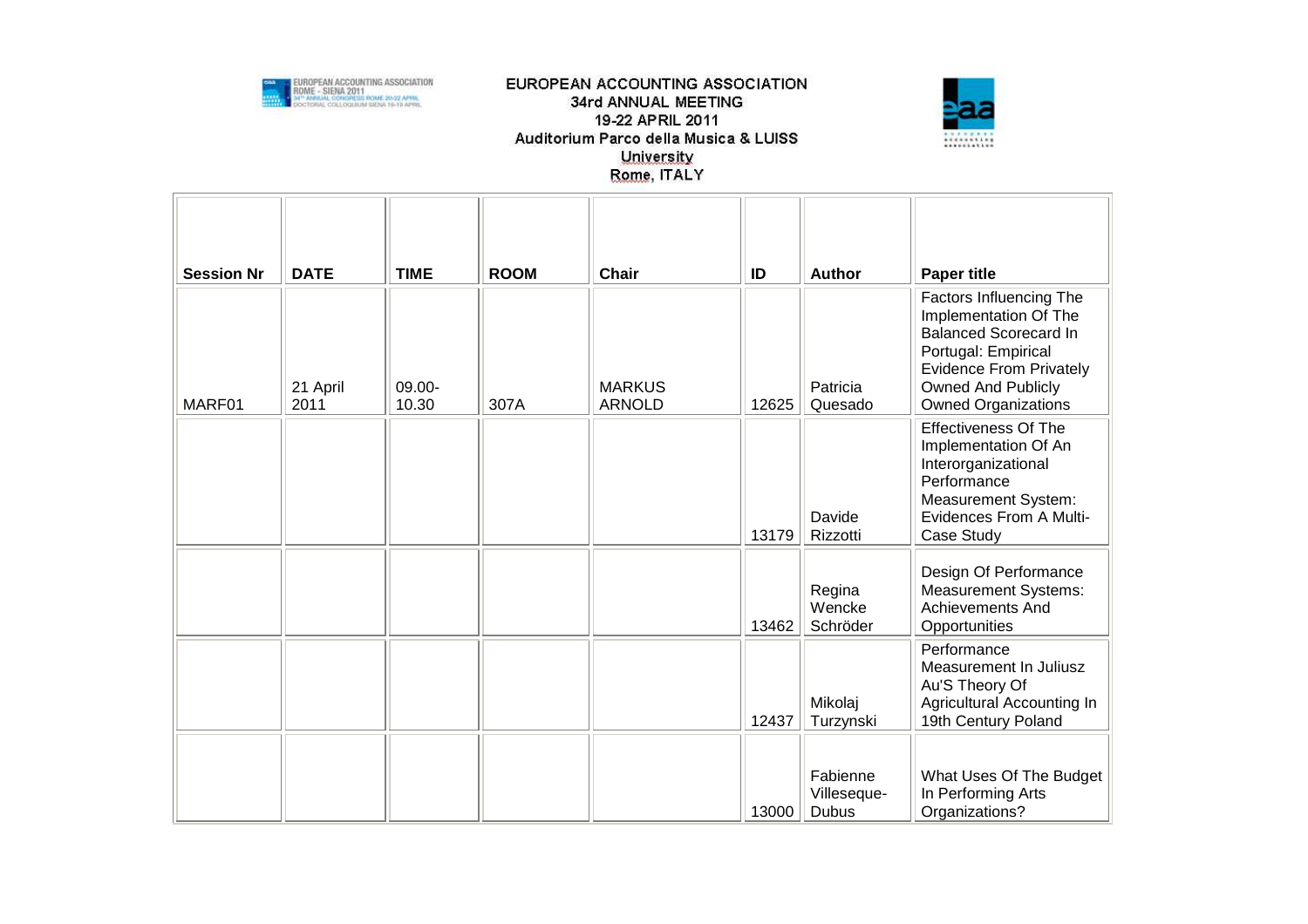



| <b>Session Nr</b> | <b>DATE</b>      | <b>TIME</b>        | <b>ROOM</b> | <b>Chair</b>                    | ID    | Author                      | <b>Paper title</b>                                                                                                                                     |
|-------------------|------------------|--------------------|-------------|---------------------------------|-------|-----------------------------|--------------------------------------------------------------------------------------------------------------------------------------------------------|
| MARF02            | 21 April<br>2011 | 09.00-<br>10.30    | 404B        | <b>JOHNNY</b><br><b>JERMIAS</b> | 12457 | Ahmed<br>Abdel-<br>Maksoud  | <b>Management Accounting</b><br>Practices And Managerial<br>Techniques In<br><b>Manufacturing Firms:</b><br><b>Egyptian Evidence</b>                   |
|                   |                  |                    |             |                                 | 11727 | Fabio<br>Frezatti           | Long-Term Asset<br><b>Investment Decisions:</b><br>What Is The Adherence<br>To The Theoretical<br>Model?                                               |
|                   |                  |                    |             |                                 | 12864 | Masafumi<br>Fujino          | <b>Management Control</b><br><b>Systems And</b><br>Strategising: A Case<br>Study Of A Japanese<br><b>Manufacturing Company</b>                         |
|                   |                  |                    |             |                                 | 12631 | Fredrik<br>Hartwig          | The employment of<br>capital budgeting methods<br>in Swedish listed<br>companies                                                                       |
|                   |                  |                    |             |                                 | 12221 | Brendan<br>O'Connell        | Actor-Network Theory: A<br><b>Critical Appraisal</b>                                                                                                   |
| MARF03            | 21 April<br>2011 | $11.00 -$<br>12.30 | 307A        | JUAN J. SEGOVIA                 | 13072 | Eleftherios<br>Aggelopoulos | Value Based<br>Management At Lower<br>Levels Using A Retail<br><b>Banking Setting:</b><br><b>Identification Of</b><br><b>Operational Value Drivers</b> |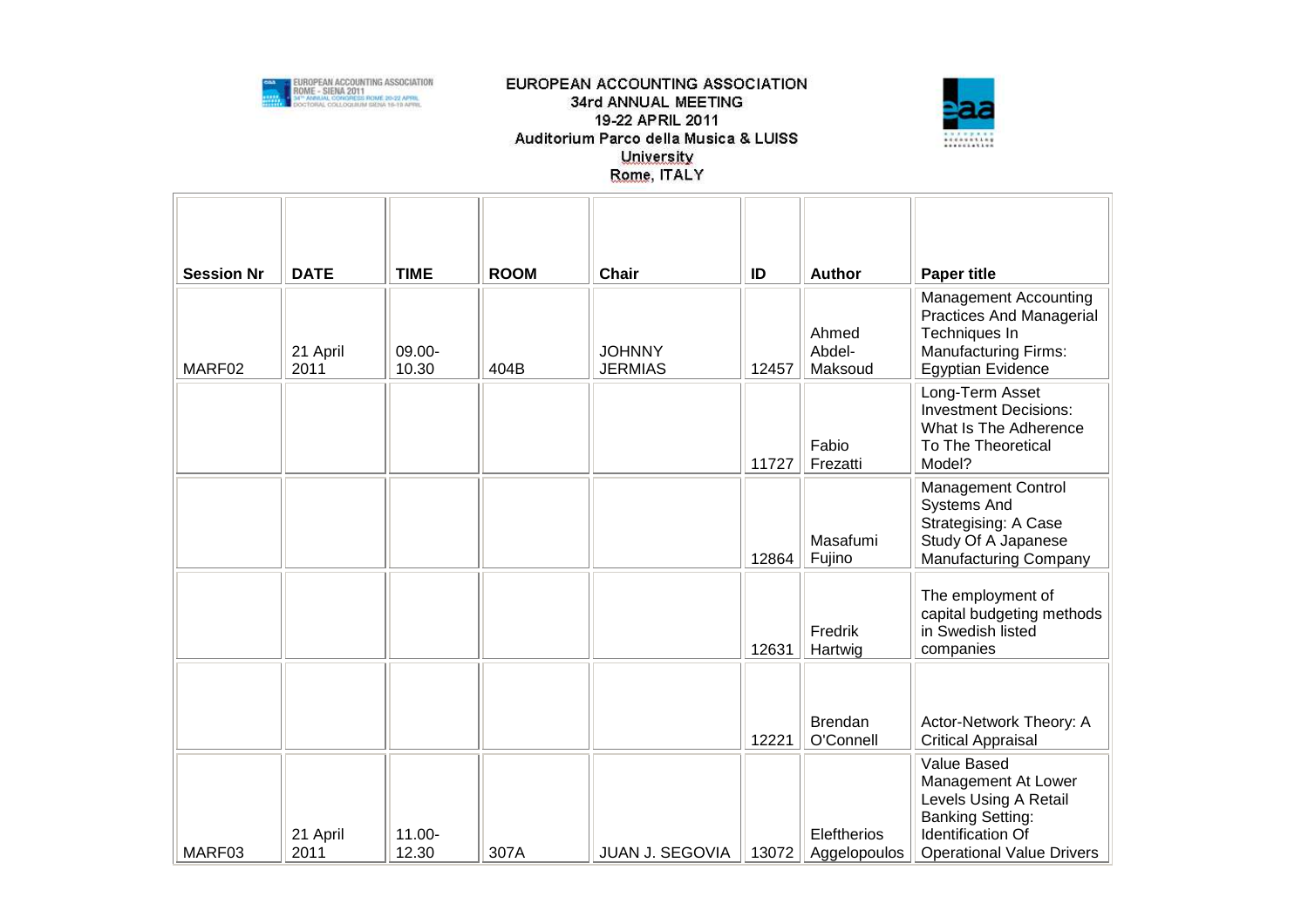



| <b>Session Nr</b> | <b>DATE</b>      | <b>TIME</b>     | <b>ROOM</b> | <b>Chair</b>                       | ID    | <b>Author</b>           | <b>Paper title</b>                                                                                                                                                                                     |
|-------------------|------------------|-----------------|-------------|------------------------------------|-------|-------------------------|--------------------------------------------------------------------------------------------------------------------------------------------------------------------------------------------------------|
| MARF03            | 21 April<br>2011 | 11.00-<br>12.30 | 307A        | JUAN J. SEGOVIA                    | 11977 | Louise Kloot            | <b>Responding To Multiple</b><br>Stakeholders: Affordable<br>Housing In Australia                                                                                                                      |
|                   |                  |                 |             |                                    | 13046 | Matthias<br>Meyer       | The Impact Of Biases On<br><b>Simulation Based Risk</b><br>Aggregation: Modeling<br>Cognitive Influences On<br><b>Risk Assessment</b>                                                                  |
|                   |                  |                 |             |                                    | 12816 | <b>Steen</b><br>Nielsen | <b>Risk And Management</b><br><b>Control: A Partial Least</b><br>Square Modelling<br>Approach                                                                                                          |
| MARF04            | 21 April<br>2011 | 11.00-<br>12.30 | 404B        | <b>AURÉLIEN</b><br><b>RAGAIGNE</b> | 12640 | Elodie Allain           | <b>Time-Driven Costing For</b><br><b>Explaining Variations In</b><br>The Time Demands Made<br>By Different Types Of<br>Transactions In The<br><b>Service Sector: Difficulties</b><br><b>And Limits</b> |
|                   |                  |                 |             |                                    | 13682 | Karim<br>Charaf         | Success Of Activity-<br><b>Based Costing Projects In</b><br>French Companies: The<br>Influence Of<br>Organizational And<br><b>Technical Factors</b>                                                    |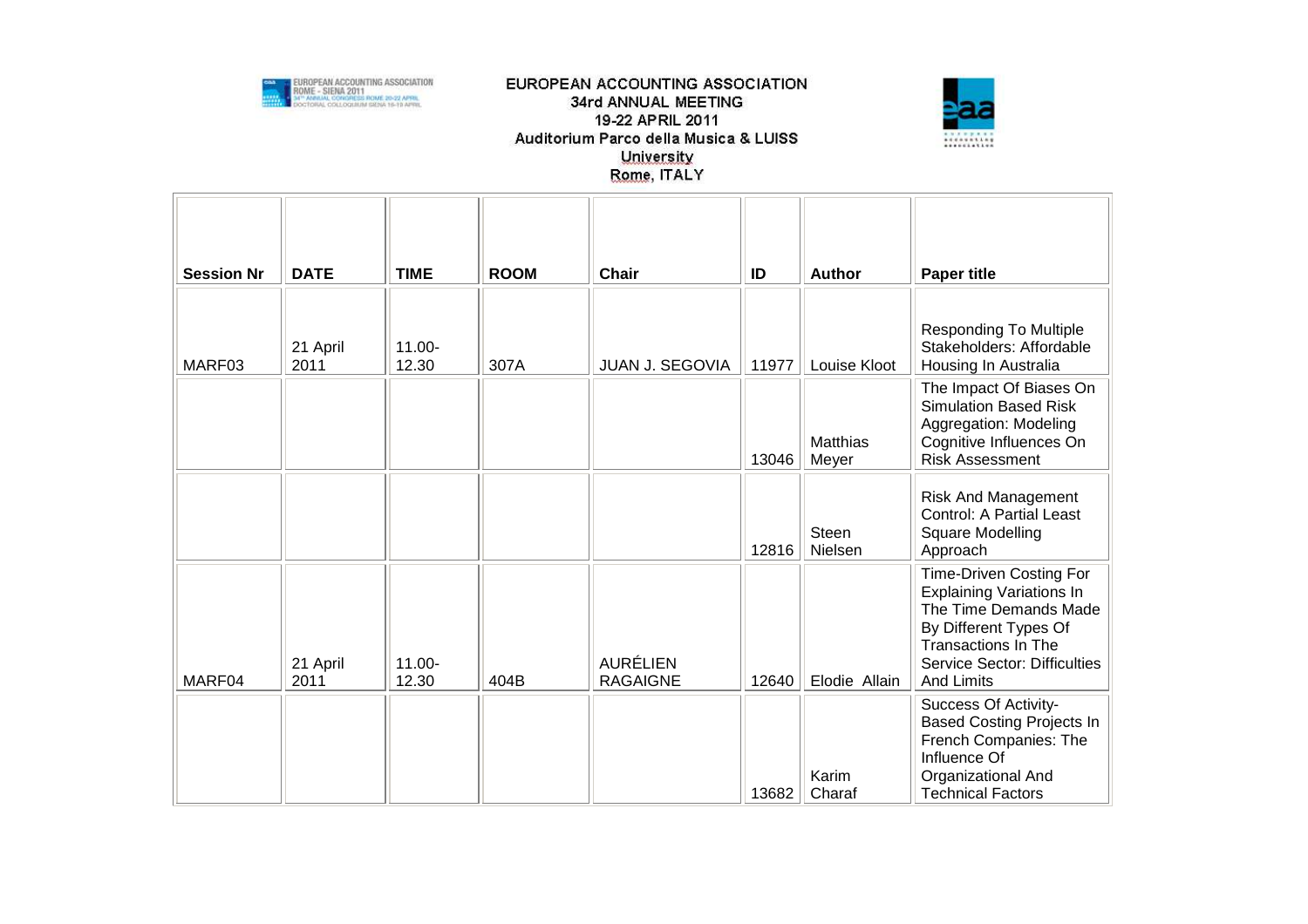



| <b>Session Nr</b> | <b>DATE</b>      | <b>TIME</b>     | <b>ROOM</b> | <b>Chair</b>                            | ID    | <b>Author</b>           | <b>Paper title</b>                                                                                                                                          |
|-------------------|------------------|-----------------|-------------|-----------------------------------------|-------|-------------------------|-------------------------------------------------------------------------------------------------------------------------------------------------------------|
|                   |                  |                 |             |                                         | 11343 | Christian<br>Gille      | <b>Cost Of After-Sales</b><br><b>Service And Customer</b><br>Misbehaviour - The Case<br>Of Industrial Services                                              |
|                   |                  |                 |             |                                         | 13481 | Hiroto<br>Kataoka       | <b>Building Micro-macro</b><br>Loops Using Abc<br>Information And<br><b>Organizational Contexts:</b><br>The Advantage Of<br>Japanese Excellent<br>Companies |
|                   |                  |                 |             |                                         | 12597 | John Slof               | <b>Factors Affecting The</b><br><b>Routinization Of New</b><br><b>Management Accounting</b><br>Tools. The Case Of<br><b>Activity-Based Costing</b>          |
| MARF05            | 21 April<br>2011 | 14.00-<br>15.30 | 307A        | <b>REGINA WENCKE</b><br><b>SCHRÖDER</b> | 12037 | <b>Markus</b><br>Arnold | <b>Costly Budget</b><br><b>Negotiations And</b><br><b>Financial Distress: An</b><br>Experimental<br>Investigation                                           |
|                   |                  |                 |             |                                         | 12024 | Chris Hunt              | Managing Carbon-<br><b>Related Costs Through</b><br><b>Political Mechanisms And</b><br>Carbon Accounting                                                    |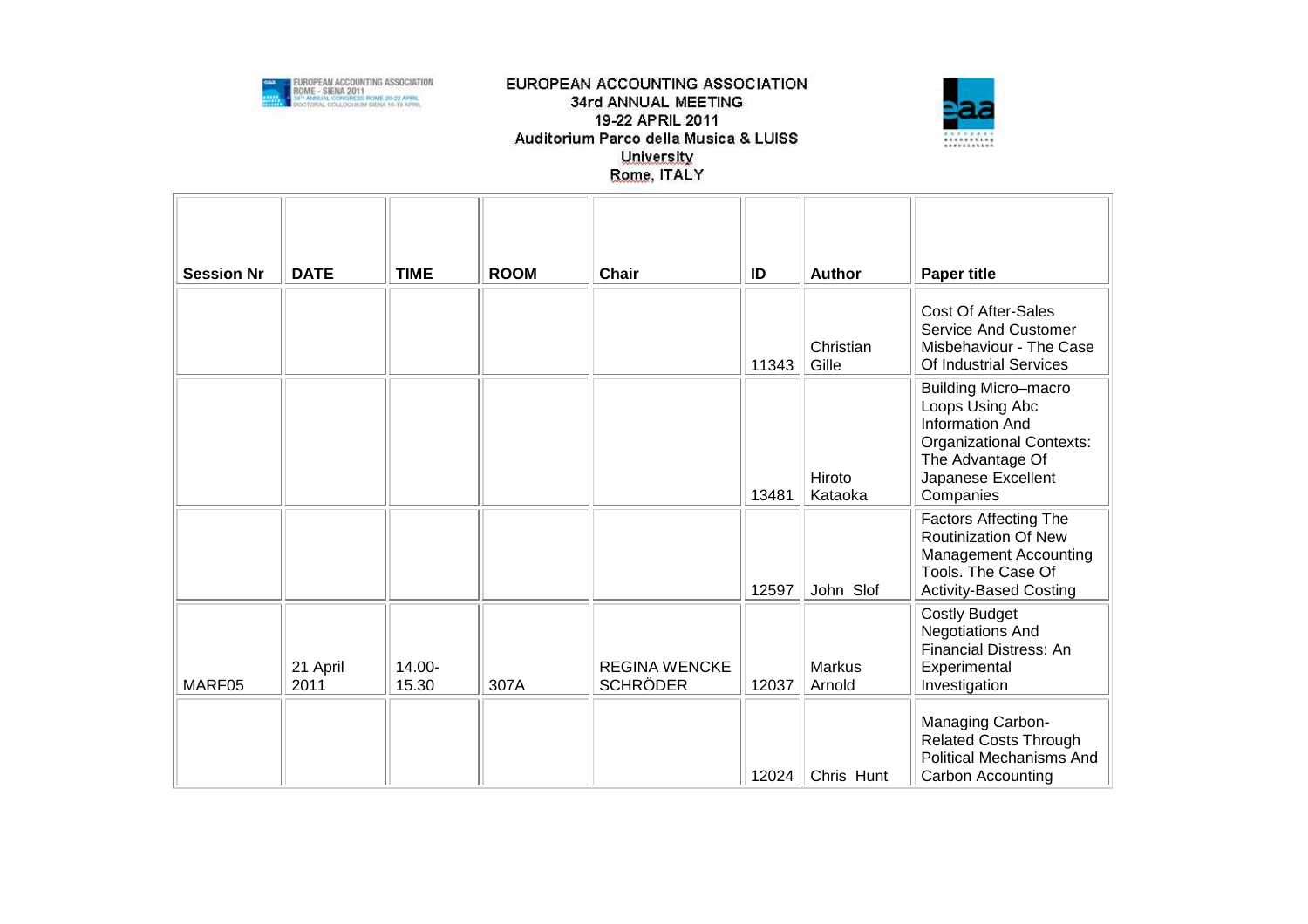



| <b>Session Nr</b> | <b>DATE</b>      | <b>TIME</b>     | <b>ROOM</b> | <b>Chair</b>                          | ID    | <b>Author</b>    | <b>Paper title</b>                                                                                                                    |
|-------------------|------------------|-----------------|-------------|---------------------------------------|-------|------------------|---------------------------------------------------------------------------------------------------------------------------------------|
|                   |                  |                 |             |                                       | 11258 | Marko<br>Reimer  | Impact Of Management<br>Accountants On<br>Managers' Strategic<br>Decision-Making: New<br>Insights Based On The<br>Judge-Advisor-Model |
|                   |                  |                 |             |                                       |       |                  |                                                                                                                                       |
| MARF06            | 21 April<br>2011 | 14.00-<br>15.30 | 307B        | <b>ANGELOS</b><br><b>TSAKLANGANOS</b> | 12991 | Marko<br>Berland | Rhetoric And The Fate Of<br><b>Budgeting</b>                                                                                          |
|                   |                  |                 |             |                                       |       |                  |                                                                                                                                       |
|                   |                  |                 |             |                                       | 12274 | David Brown      | Annual Budgets, Rolling<br>Forecasts And<br><b>Competitive Strategy</b>                                                               |
|                   |                  |                 |             |                                       | 12101 | Sean Byrne       | Perceptions of the role<br>conflicts and ambiguities<br>of management<br>accountants in<br>multinational<br>subsidiaries              |
|                   |                  |                 |             |                                       |       |                  | Do Management<br><b>Accounting Systems</b><br>Influence Organizational<br>Change Or Vice-Versa?<br>Evidence From A Case Of            |
|                   |                  |                 |             |                                       |       | Cristina         | Constructive Research In                                                                                                              |
|                   |                  |                 |             |                                       | 11901 | Campanale        | The Healthcare Sector                                                                                                                 |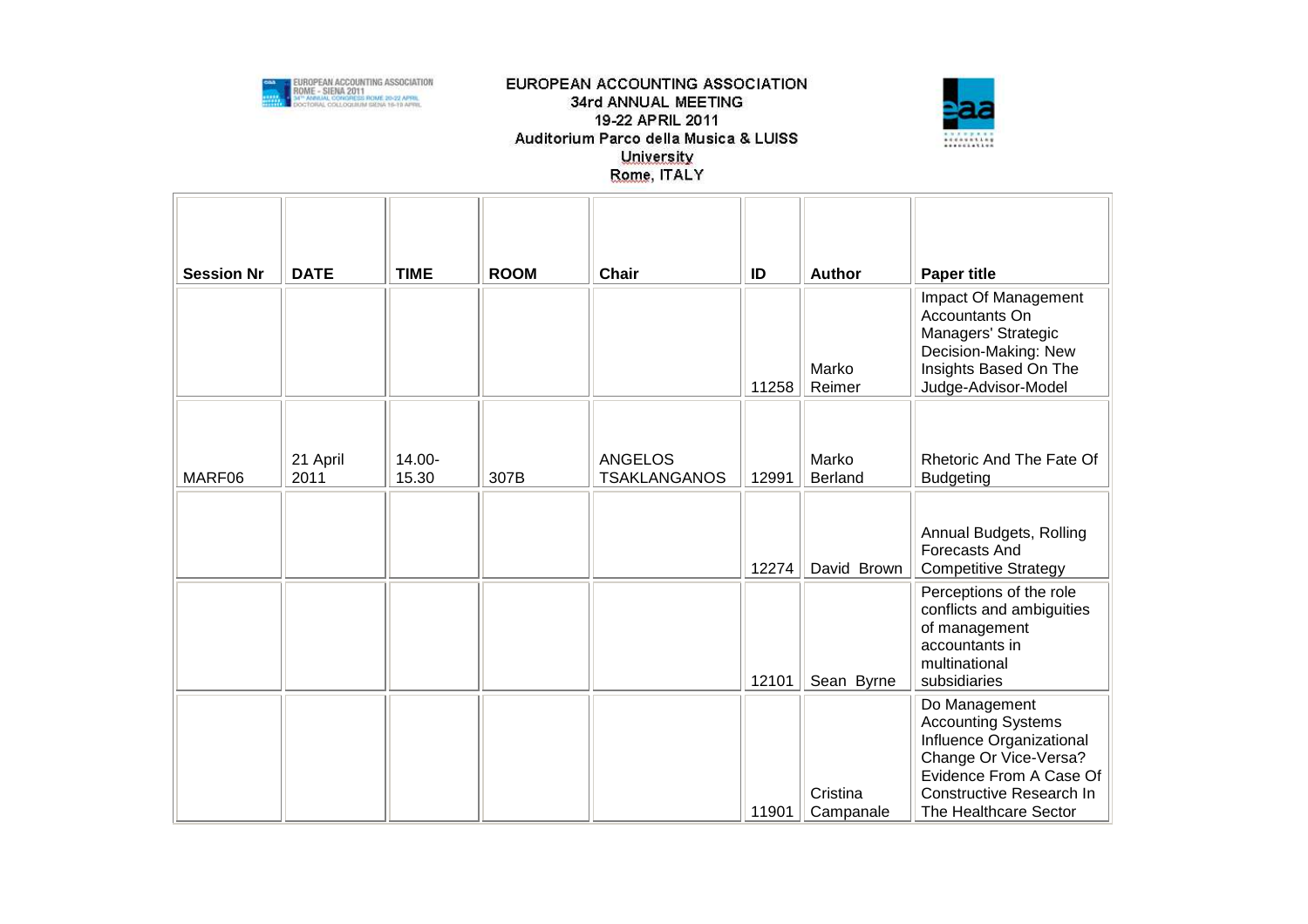



| <b>Session Nr</b> | <b>DATE</b>      | <b>TIME</b>     | <b>ROOM</b> | <b>Chair</b>          | ID    | <b>Author</b>               | <b>Paper title</b>                                                                                                                                      |
|-------------------|------------------|-----------------|-------------|-----------------------|-------|-----------------------------|---------------------------------------------------------------------------------------------------------------------------------------------------------|
|                   |                  |                 |             |                       | 13777 | Majidul<br>Islam            | The Link Between<br>Perception Of Bsc<br>Implementation And<br><b>Corporate Strategy And</b><br>Its Impact On<br>Performance: A<br>Contingency Approach |
| MARF07            | 21 April<br>2011 | 14.00-<br>15.30 | 404B        | <b>JUKKA PELLINEN</b> | 13141 | Maria-Teresa<br>Canet-Giner | <b>Management Control</b><br>Paths: Applying Loc In<br>Interorganisational<br>Relationships                                                             |
|                   |                  |                 |             |                       | 11898 | Sven-Olof<br>Collin         | Drivers Of A Budgets<br>Functional Emphasis: A<br>Survey Of Swedish<br>Organizations                                                                    |
|                   |                  |                 |             |                       | 12919 | Sabina Du<br>Rietz          | The practice of holding to<br>account: a study of a<br>community of practice                                                                            |
|                   |                  |                 |             |                       | 13649 | Laurence<br>Ferry           | An Archaeology Of<br><b>Enabling Control In The</b><br><b>State</b>                                                                                     |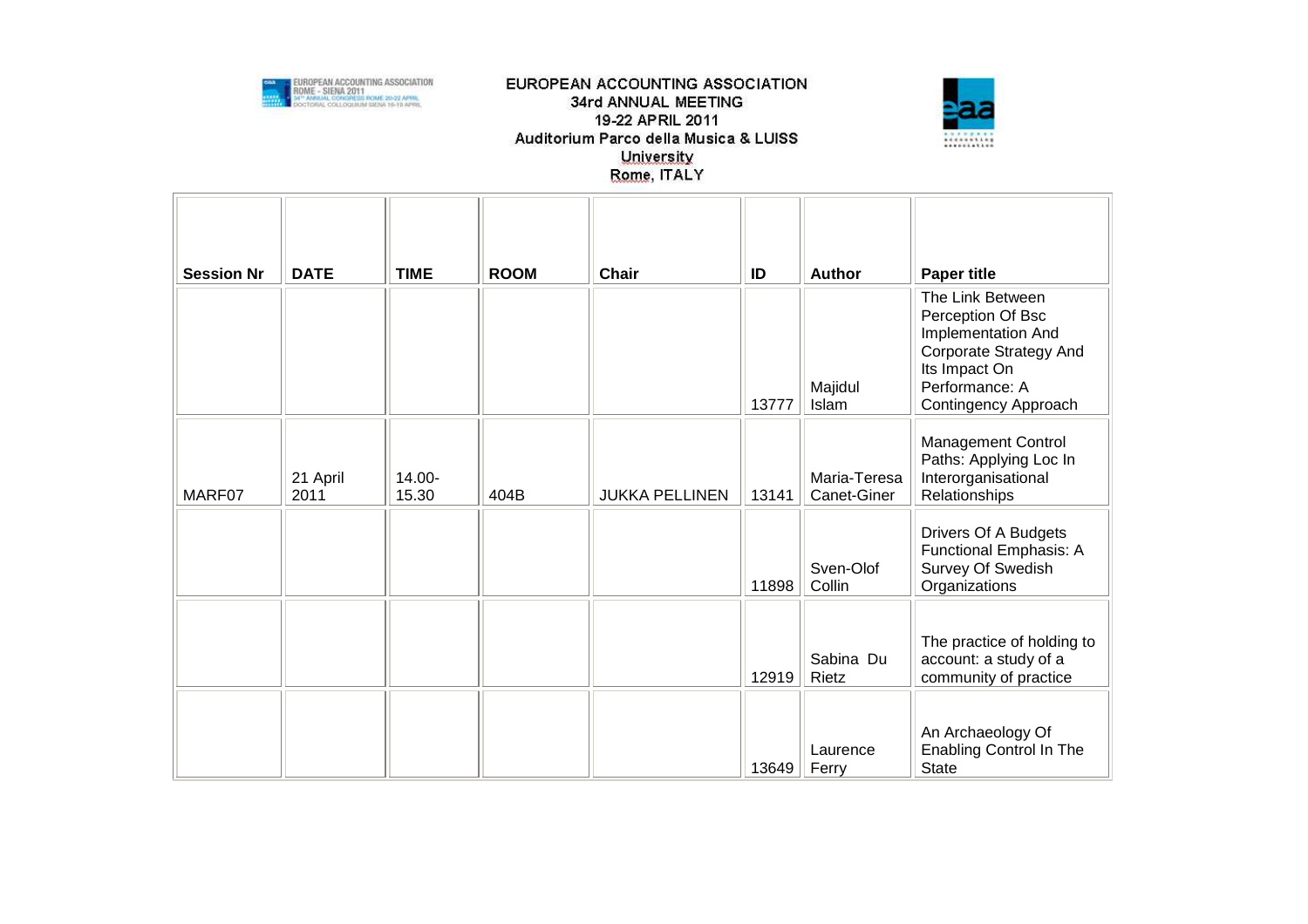



| <b>Session Nr</b> | <b>DATE</b>      | <b>TIME</b>     | <b>ROOM</b> | <b>Chair</b>                    | ID    | <b>Author</b>              | <b>Paper title</b>                                                                                                                        |
|-------------------|------------------|-----------------|-------------|---------------------------------|-------|----------------------------|-------------------------------------------------------------------------------------------------------------------------------------------|
|                   |                  |                 |             |                                 | 13401 | Marie-<br>Leandre<br>Gomez | Organizational Knowledge<br>Dynamics In Management<br><b>Control Practices</b>                                                            |
| MARF08            | 21 April<br>2011 | 16.00-<br>17.30 | 307B        | <b>THOMAS</b><br><b>GÜNTHER</b> | 12824 | Paola<br>Demartini         | A Path Model For The<br>Choice Of A Useful<br>Intellectual Capital<br>Approach. Evidence From<br>A High-Tech Global<br>Player             |
|                   |                  |                 |             |                                 | 13332 | Christoph<br>Endenich      | Two Decades Of<br>Research On<br>Comparative<br><b>Management Accounting</b><br>- Achievements And<br><b>Future Directions</b>            |
|                   |                  |                 |             |                                 | 13529 | Patricia<br>Everaert       | The Accountant As<br><b>Business Advisor</b>                                                                                              |
|                   |                  |                 |             |                                 | 13237 | Cathérine<br>Grisar        | Simulation In<br>Management Accounting:<br>A Systematic Review Of<br>Literature In German-<br><b>Speaking Countries From</b><br>1980-2009 |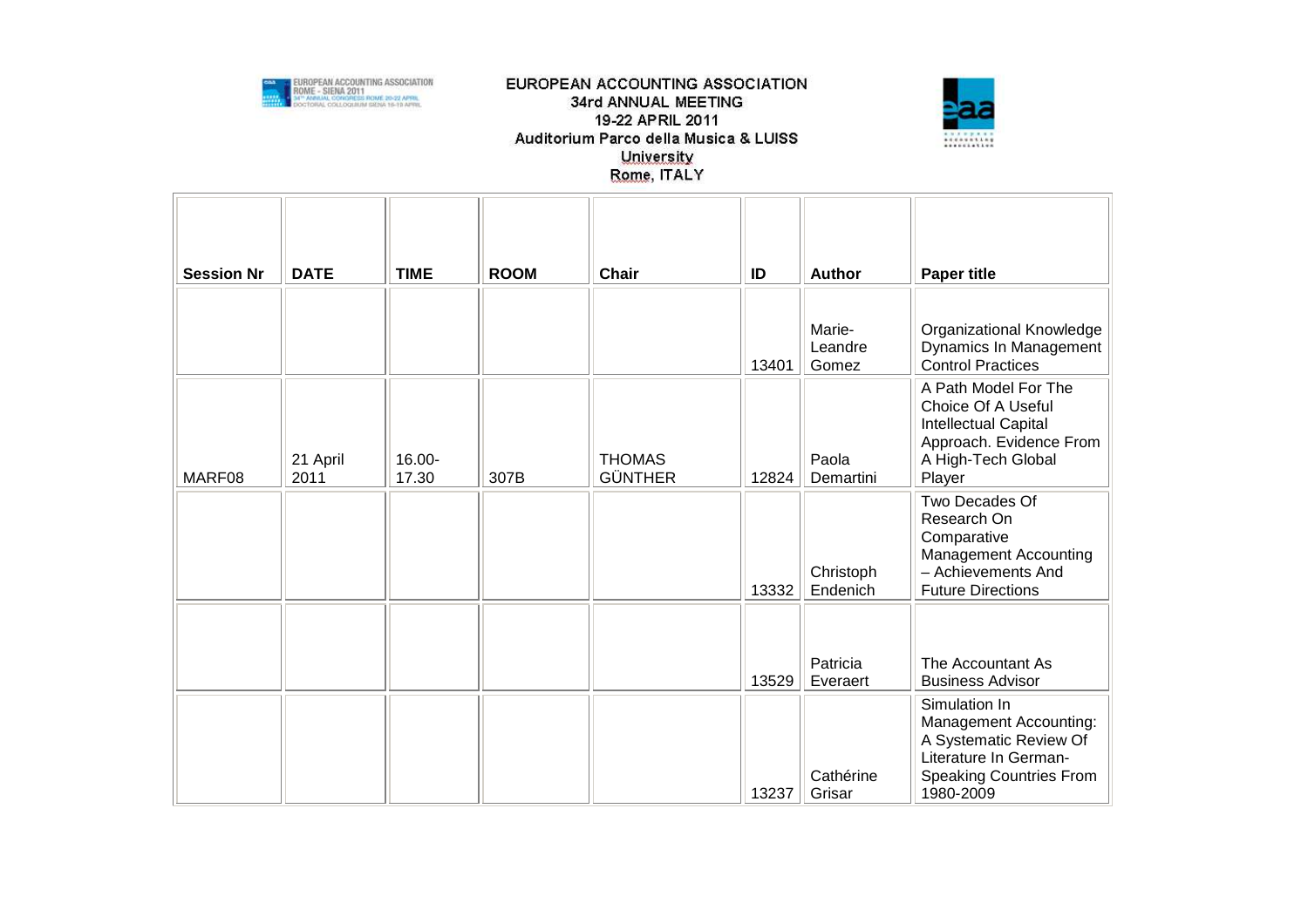



| <b>Session Nr</b> | <b>DATE</b>      | <b>TIME</b>     | <b>ROOM</b> | <b>Chair</b>                       | ID    | <b>Author</b>                              | <b>Paper title</b>                                                                                                                                    |
|-------------------|------------------|-----------------|-------------|------------------------------------|-------|--------------------------------------------|-------------------------------------------------------------------------------------------------------------------------------------------------------|
| MARF09            | 21 April<br>2011 | 16.00-<br>17.30 | 404B        | <b>MARIA MAJOR</b>                 | 13278 | Amélia<br>Cristina<br>Ferreira Da<br>Silva | The Use Of Accounting<br>Information Systems In<br>Decision-Making By The<br><b>Directors Of Clinical</b><br>Services                                 |
|                   |                  |                 |             |                                    | 13483 | Maria Do<br>Ceu Gaspar<br>Alves            | <b>Accounting Data For</b><br>Managerial Decision-<br><b>Making Purposes</b>                                                                          |
|                   |                  |                 |             |                                    | 11223 | Mahmoud<br>Nassar                          | The Implementation Of<br><b>Management Accounting</b><br>Innovations Within The<br>Jordanian Industrial<br>Sector: The Role Of<br>Supply-Side Factors |
|                   |                  |                 |             |                                    | 12435 | José Carlos<br>Tiomatsu<br>Oyadomari       | Use Of Management<br><b>Control And Decisions In</b><br><b>Brazilian Healthcare</b><br>Organizations: An<br><b>Exploratory Study</b>                  |
|                   |                  |                 |             |                                    | 13592 | Gerhard<br>Speckbacher                     | The Association Between<br><b>Control Mechanisms And</b><br><b>Firm Capabilities</b>                                                                  |
| MARF10            | 22 April<br>2011 | 09.00-<br>10.30 | 305B        | <b>CHRISTIAN</b><br><b>LOHMANN</b> | 12122 | Reinaldo<br>Guerreiro                      | Integrated Logistics,<br>Supply Chain<br>Management, And<br>Logistics Costs: A Study<br>Of Brazilian Companies                                        |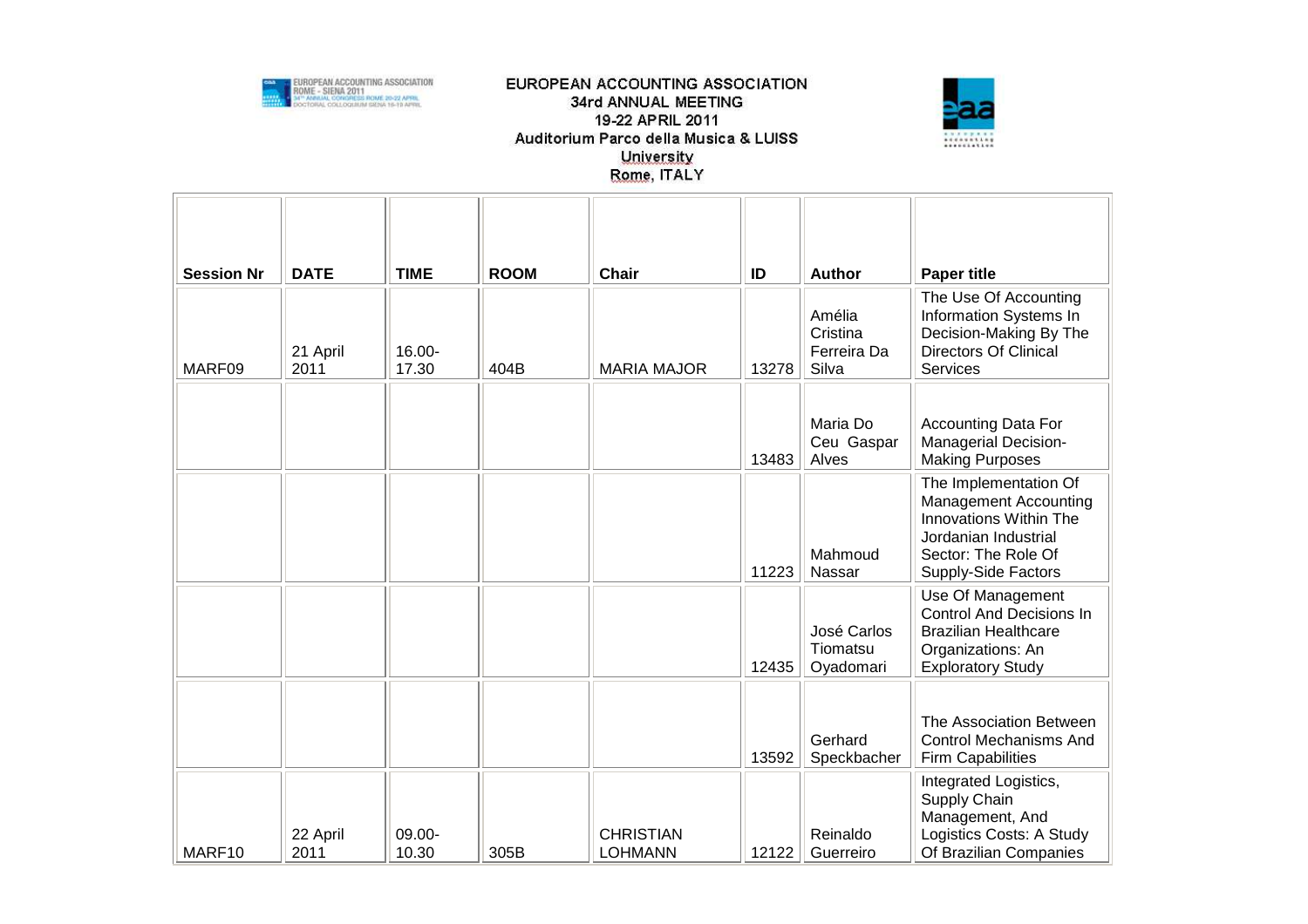



| <b>Session Nr</b> | <b>DATE</b>      | <b>TIME</b>     | <b>ROOM</b> | <b>Chair</b>       | ID    | <b>Author</b>        | <b>Paper title</b>                                                                                                                                |
|-------------------|------------------|-----------------|-------------|--------------------|-------|----------------------|---------------------------------------------------------------------------------------------------------------------------------------------------|
|                   |                  |                 |             |                    | 12910 | Emanuel<br>Junqueira | Antecedents Of The<br><b>Management Control</b><br><b>System Design Definition:</b><br><b>Empirical Evidence In</b><br><b>Brazilian Companies</b> |
|                   |                  |                 |             |                    | 12331 | Takehisa<br>Kajiwara | Factors Influencing The<br>Use Of Quality Costs In<br>Tqm Environments:<br>Evidence From Japan                                                    |
|                   |                  |                 |             |                    | 12837 | Rolf G<br>Larsson    | <b>Conceptualizing Control</b><br>In Developing Processes                                                                                         |
|                   |                  |                 |             |                    | 13653 | Suaniza<br>Mamat     | <b>Enabling Uses Of Open</b><br>Book Accounting In<br>Supply Chain                                                                                |
| MARF11            | 22 April<br>2011 | 09.00-<br>10.30 | 307A        | <b>ROBERT RIEG</b> | 12781 | Tarmo<br>Kadak       | Does Efficiency Of Pms<br>Influence Organizational<br>Performance? Case<br>Study                                                                  |
|                   |                  |                 |             |                    | 12369 | Jeongho<br>Koo       | The Effect Of Earning<br>Management Incentives<br>On The Asymmetric Cost<br>Behavior                                                              |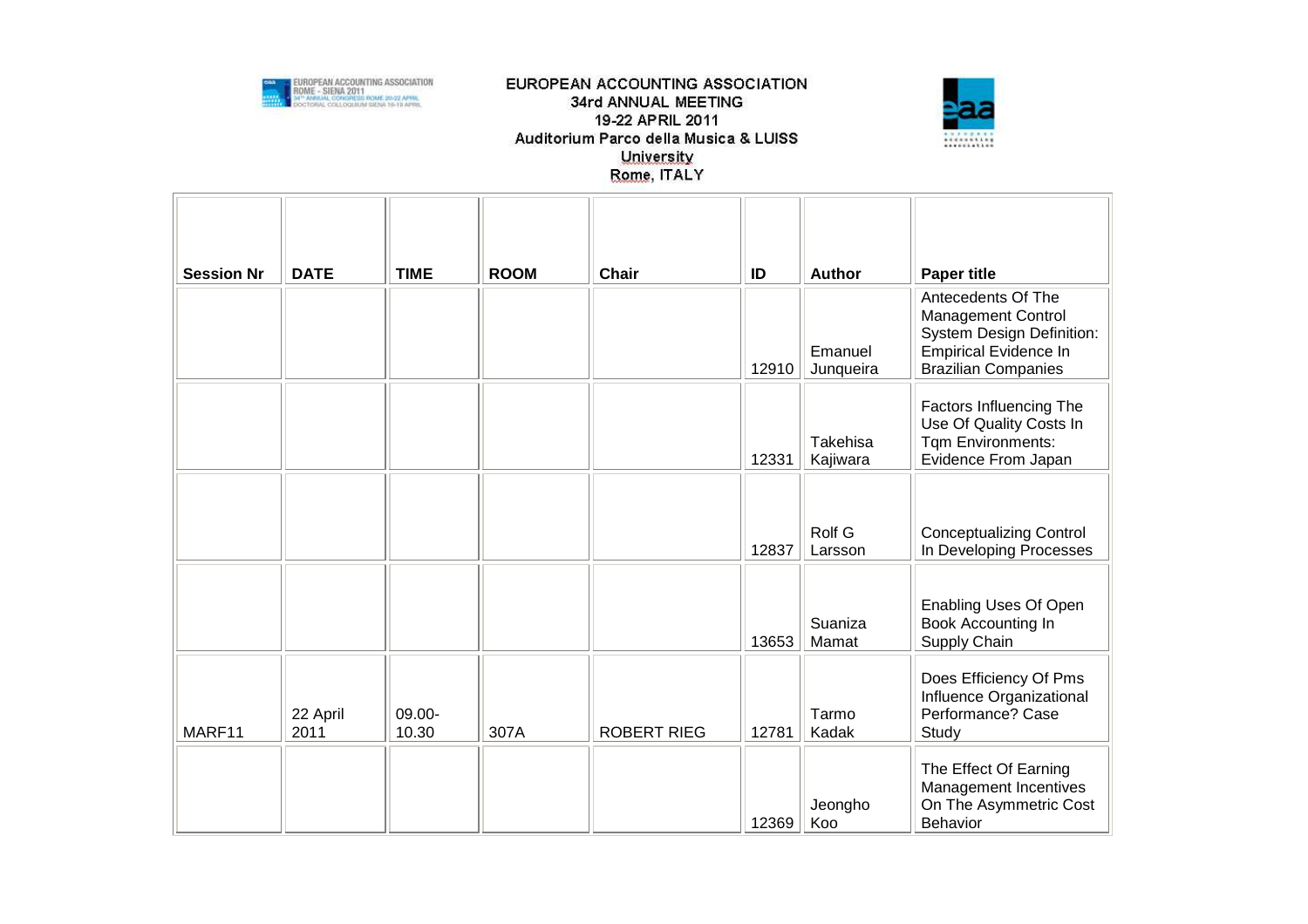



| <b>Session Nr</b> | <b>DATE</b>      | <b>TIME</b>        | <b>ROOM</b> | <b>Chair</b>                     | ID    | <b>Author</b>        | <b>Paper title</b>                                                                                                                                                                          |
|-------------------|------------------|--------------------|-------------|----------------------------------|-------|----------------------|---------------------------------------------------------------------------------------------------------------------------------------------------------------------------------------------|
|                   |                  |                    |             |                                  | 11712 | Gerald Naro          | In Search Of Conceptual<br><b>Foundations Of The</b><br><b>Balanced Scorecard:</b><br>Discussion On The<br><b>Strategy-Control Relation</b><br>With The Simons' Levers<br>Of Control Model. |
|                   |                  |                    |             |                                  | 11805 | Robert<br>Obermaier  | <b>Inventory Holdings And</b><br>Firm Performance: The<br>Case Of German<br>Corporations                                                                                                    |
|                   |                  |                    |             |                                  | 11406 | Odysseas<br>Pavlatos | <b>Strategic Management</b><br><b>Accounting Techniques:</b><br>The Impact Of Cfo<br>Characteristics,<br>Organizational Life Cycle<br>Stage, And Quality Of Is<br>Information               |
| MARF12            | 22 April<br>2011 | $11.00 -$<br>12.30 | 307B        | <b>LAURA</b><br><b>BROCCARDO</b> | 12616 | Claire<br>Dambrin    | Who Is She And Who Are<br>We? A Reflexive Journey<br>In Research Into The<br>Rarity Of Women<br>Executives In<br>Accountancy                                                                |
|                   |                  |                    |             |                                  | 12107 | Kirsi-Mari<br>Kallio | Is There A Link Between<br>Accounting, Creativity<br>And Innovation? A<br><b>Systematic Literature</b><br>Review                                                                            |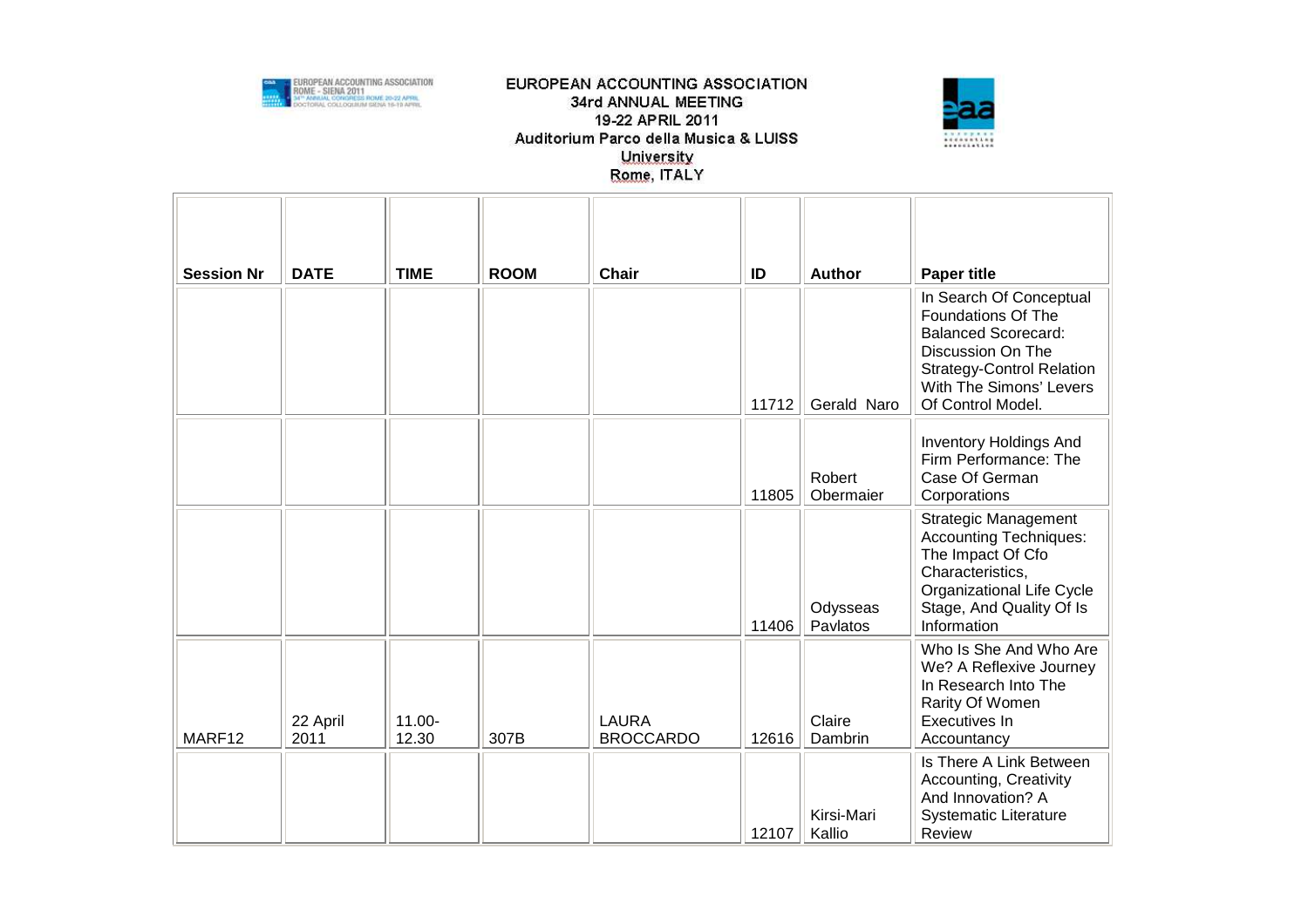



| <b>Session Nr</b> | <b>DATE</b>      | <b>TIME</b>        | <b>ROOM</b> | <b>Chair</b> | ID    | Author                        | <b>Paper title</b>                                                                                                                                    |
|-------------------|------------------|--------------------|-------------|--------------|-------|-------------------------------|-------------------------------------------------------------------------------------------------------------------------------------------------------|
|                   |                  |                    |             |              | 11210 | Anja Kolburg                  | Open Book Accounting:<br>When Companies Strip<br>To The Buff                                                                                          |
|                   |                  |                    |             |              | 12922 | Teija<br>Laitinen             | Transformational<br>Leadership And Success<br>Of A Firm                                                                                               |
|                   |                  |                    |             |              | 12160 | Pascal<br>Langevin            | <b>Budgeting Systems And</b><br>Organizational<br>Commitment: The<br><b>Mediating Effects Of</b><br><b>Justice And Trust.</b>                         |
| MARF13            | 22 April<br>2011 | $11.00 -$<br>12.30 | 404B        | PAUL ANDON   | 11799 | Ivam<br>Ricardo<br>Peleias    | Analysis Of Satisfaction<br>Level Among Brazilian<br><b>Managers Hiring</b><br>Administrative And<br><b>Financial Services</b><br>Through Outsourcing |
|                   |                  |                    |             |              | 12467 | Evelyn Van<br>Der<br>Hauwaert | The Impact Of The<br>Development And Use Of<br>The Balanced Scorecard<br>On Middle Managers'<br><b>Autonomous Motivation</b>                          |
|                   |                  |                    |             |              | 12077 | Sari Viskari                  | <b>Order-Based Working</b><br>Capital Management:<br><b>How Your Customers Tie</b><br>Your Capital?                                                   |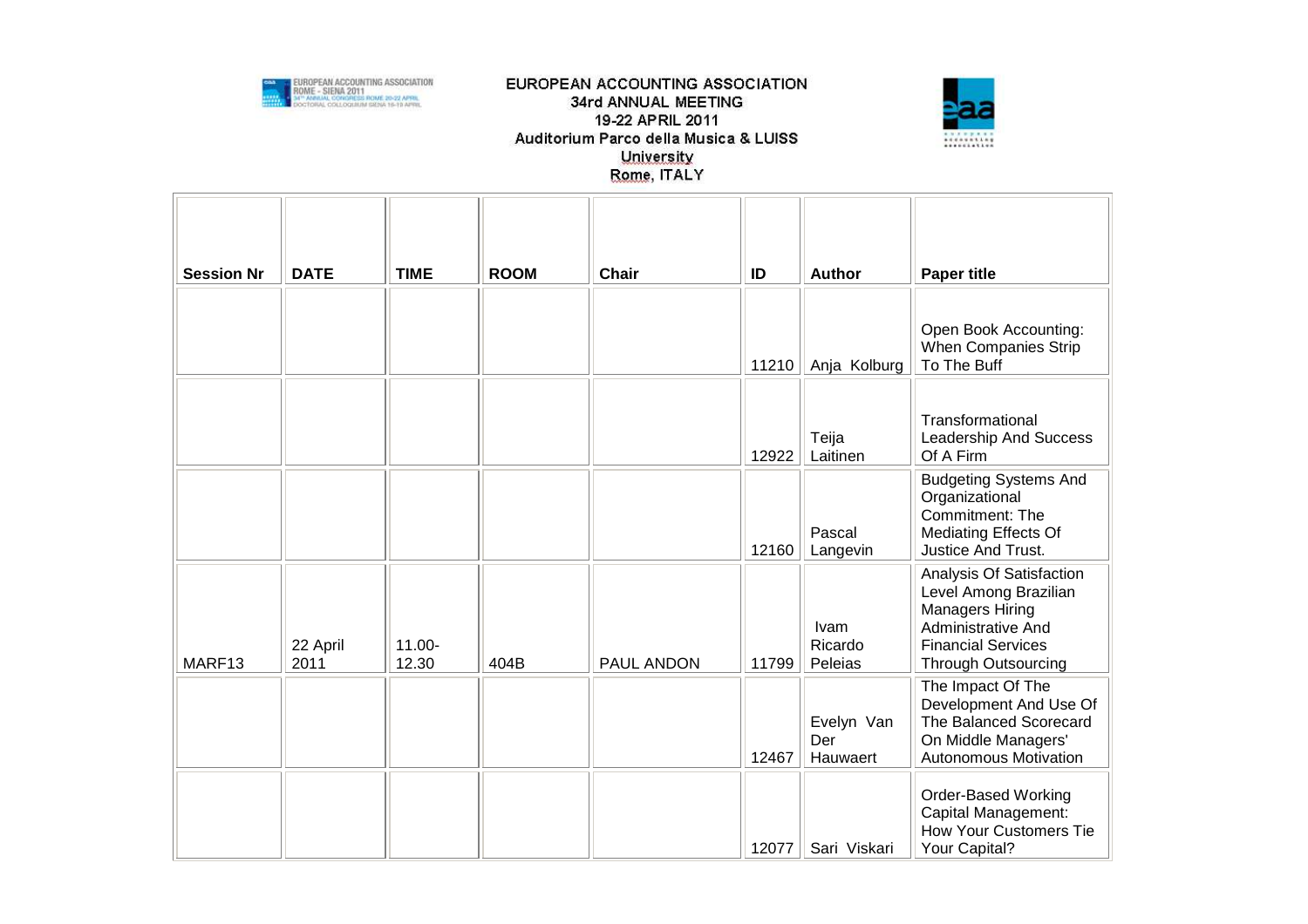



| <b>Session Nr</b> | <b>DATE</b>      | <b>TIME</b>     | <b>ROOM</b> | <b>Chair</b>                      | ID    | <b>Author</b>                   | <b>Paper title</b>                                                                                                     |
|-------------------|------------------|-----------------|-------------|-----------------------------------|-------|---------------------------------|------------------------------------------------------------------------------------------------------------------------|
|                   |                  |                 |             |                                   | 12074 | Tomasz<br>Wnuk-Pel              | <b>Satisfaction And Benefits</b><br>Of Abc Implementation.<br>Polish Experience<br>Compared To Usa And<br>Australia    |
|                   |                  |                 |             |                                   | 11938 | Beata<br>Zyznarska-<br>Dworczak | New Dimension Of<br><b>Management Accounting</b><br>Tools - Analysis Of<br>Literature And Own<br>Research              |
| MARF14            | 22 April<br>2011 | 14.00-<br>15.30 | 304A        | <b>PRABHU</b><br><b>SIVABALAN</b> | 12081 | Maria Major                     | Managing Hospitals By<br>Numbers: A Study Of The<br>'company-Isation' Of<br>Portuguese Public<br>Hospitals             |
|                   |                  |                 |             |                                   | 11401 | Martin Quinn                    | Routines In Management<br>Accounting: A Research<br>Note On Inter-<br>Relatedness                                      |
|                   |                  |                 |             |                                   | 12514 | Aurélien<br>Ragaigne            | Learn And Discipline, Or<br>Interlocked Functions Of<br>The Evaluation Of Public<br>Services By Users'<br>Satisfaction |
|                   |                  |                 |             |                                   | 12740 | Gerrit<br>Sarens                | The Impact Of Business<br><b>Advice Provided By</b><br><b>External Accountants On</b><br>Sme Performance               |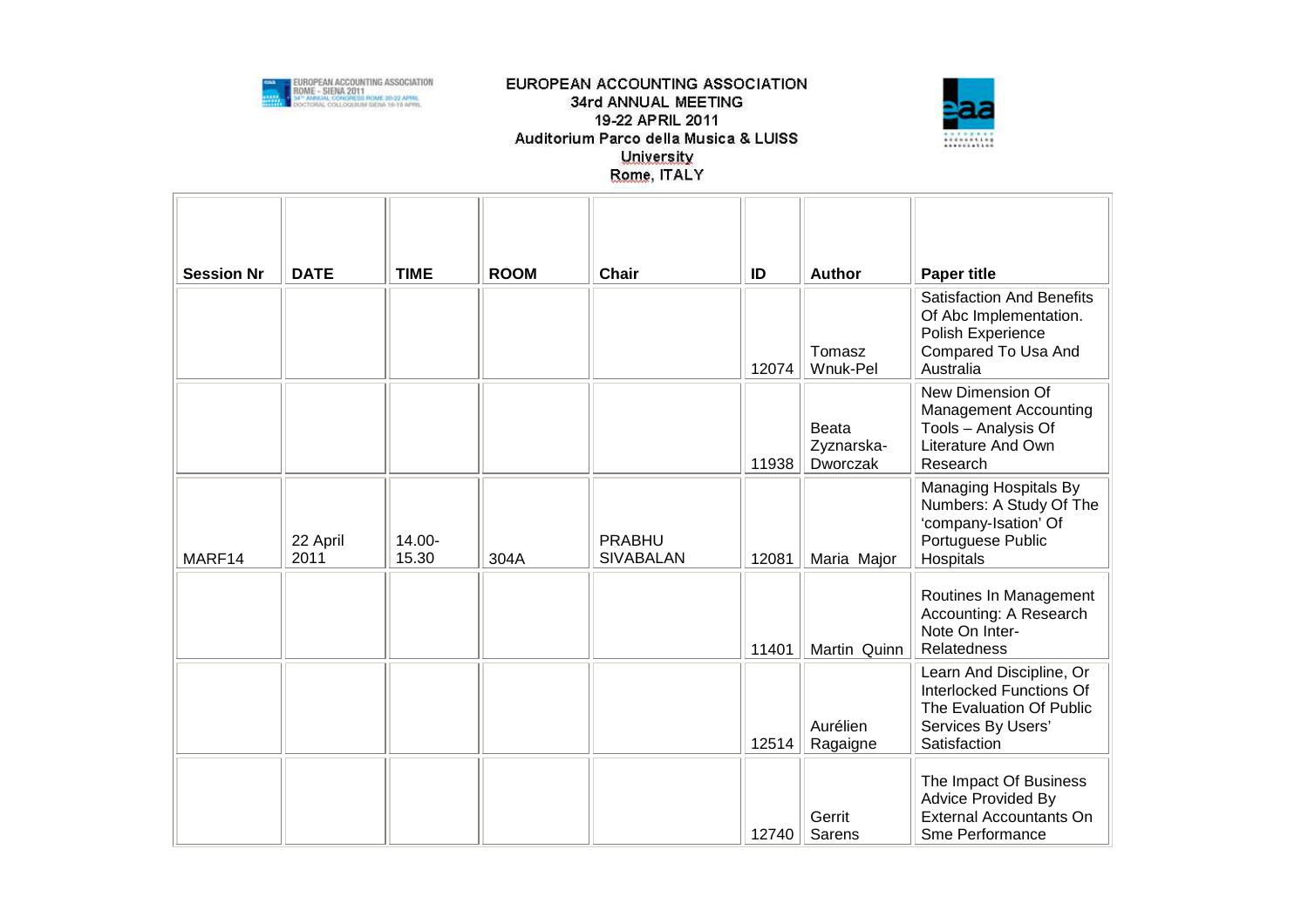



| <b>Session Nr</b> | <b>DATE</b>      | <b>TIME</b>     | <b>ROOM</b> | <b>Chair</b>      | ID    | <b>Author</b>       | <b>Paper title</b>                                                                                                                                              |
|-------------------|------------------|-----------------|-------------|-------------------|-------|---------------------|-----------------------------------------------------------------------------------------------------------------------------------------------------------------|
|                   |                  |                 |             |                   | 11758 | Juan J.<br>Segovia  | The Role Of The Bonus<br>System In The Success<br>Of Quality Management<br>Practices: An Exploratory<br><b>Empirical Study</b>                                  |
| MARF15            | 22 April<br>2011 | 14.00-<br>15.30 | 304B        | <b>SOF THRANE</b> | 12784 | Luciane<br>Reginato | Relationships Between<br><b>External Environment,</b><br>Organisational Culture,<br>And Management Control<br>Systems In Large<br><b>Brazilian Companies</b>    |
|                   |                  |                 |             |                   | 12298 | Robert Rieg         | <b>Explaining The Rpe</b><br>Puzzle With Rank<br>Uncertainty, Herding And<br>Regression To The Mean<br>- A System Dynamics<br>Approach                          |
|                   |                  |                 |             |                   | 13313 | Daphne<br>Rixon     | Peeling Back The Sacred<br>Canopy: Is There A<br>Sacred-Secular Gap In<br><b>Accounting And</b><br>Managerial Practices In<br>The Anglican Church Of<br>Canada? |
|                   |                  |                 |             |                   | 13448 | Peter G.<br>Roetzel | The Benefit Of<br>Management Accounting<br>In Idea Management<br>Systems: Evidence From<br><b>German Industries</b>                                             |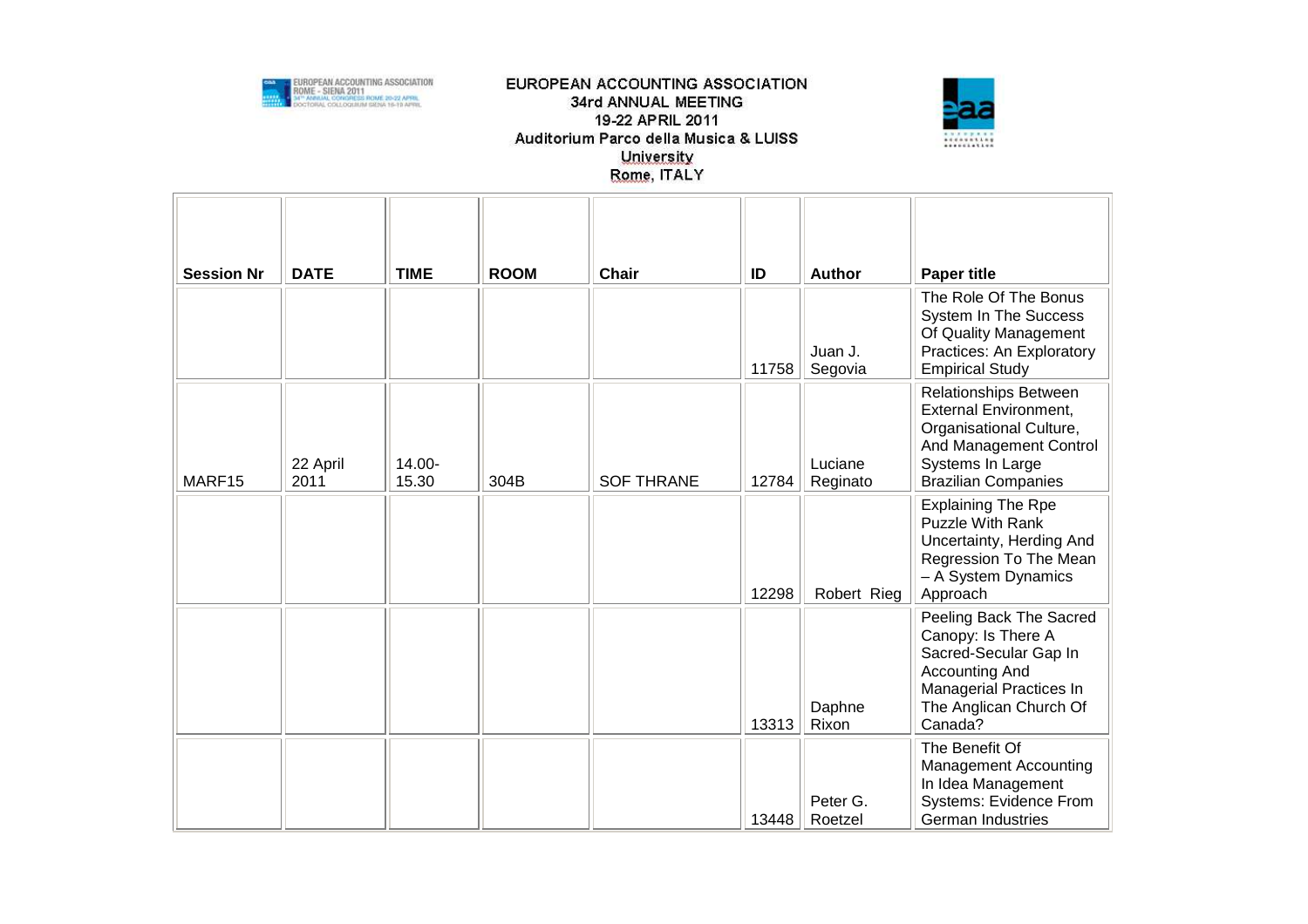



| <b>Session Nr</b> | <b>DATE</b>      | <b>TIME</b>        | <b>ROOM</b> | <b>Chair</b>                    | ID    | <b>Author</b>        | <b>Paper title</b>                                                                                                                                                                                                                      |
|-------------------|------------------|--------------------|-------------|---------------------------------|-------|----------------------|-----------------------------------------------------------------------------------------------------------------------------------------------------------------------------------------------------------------------------------------|
|                   |                  |                    |             |                                 | 12406 | Björn<br>Schäfer     | Influence Of Corporate<br>Governance On<br>Controlling - An Empirical<br>Study Of Large German<br>Companies                                                                                                                             |
| MARF16            | 22 April<br>2011 | $16.00 -$<br>17.30 | 304A        | <b>ROLF G</b><br><b>LARSSON</b> | 12671 | Magdy<br>Abdel-Kader | <b>Operational Performance</b><br>Indicators, Innovative<br>Managerial Practices,<br><b>Advanced Manufacturing</b><br>Technologies And<br><b>Operational Staff</b><br>Involvement In Firms: An<br>International Comparative<br>Analysis |
|                   |                  |                    |             |                                 | 13572 | Mohammed<br>Al-Omiri | A Study Of The Factors<br>Influencing The Adoption<br>Of Bsc Systems: empirical<br>Study In The Ksa<br>Companies                                                                                                                        |
|                   |                  |                    |             |                                 | 13465 | Fabien De<br>Geuser  | Can Less Be More?<br>Loosening Some<br><b>Unnecessary And</b><br><b>Misleading Assumptions</b><br>Of The Cost Volume Profit<br>Analysis When Using The<br>Degree Of Operating<br>Leverage                                               |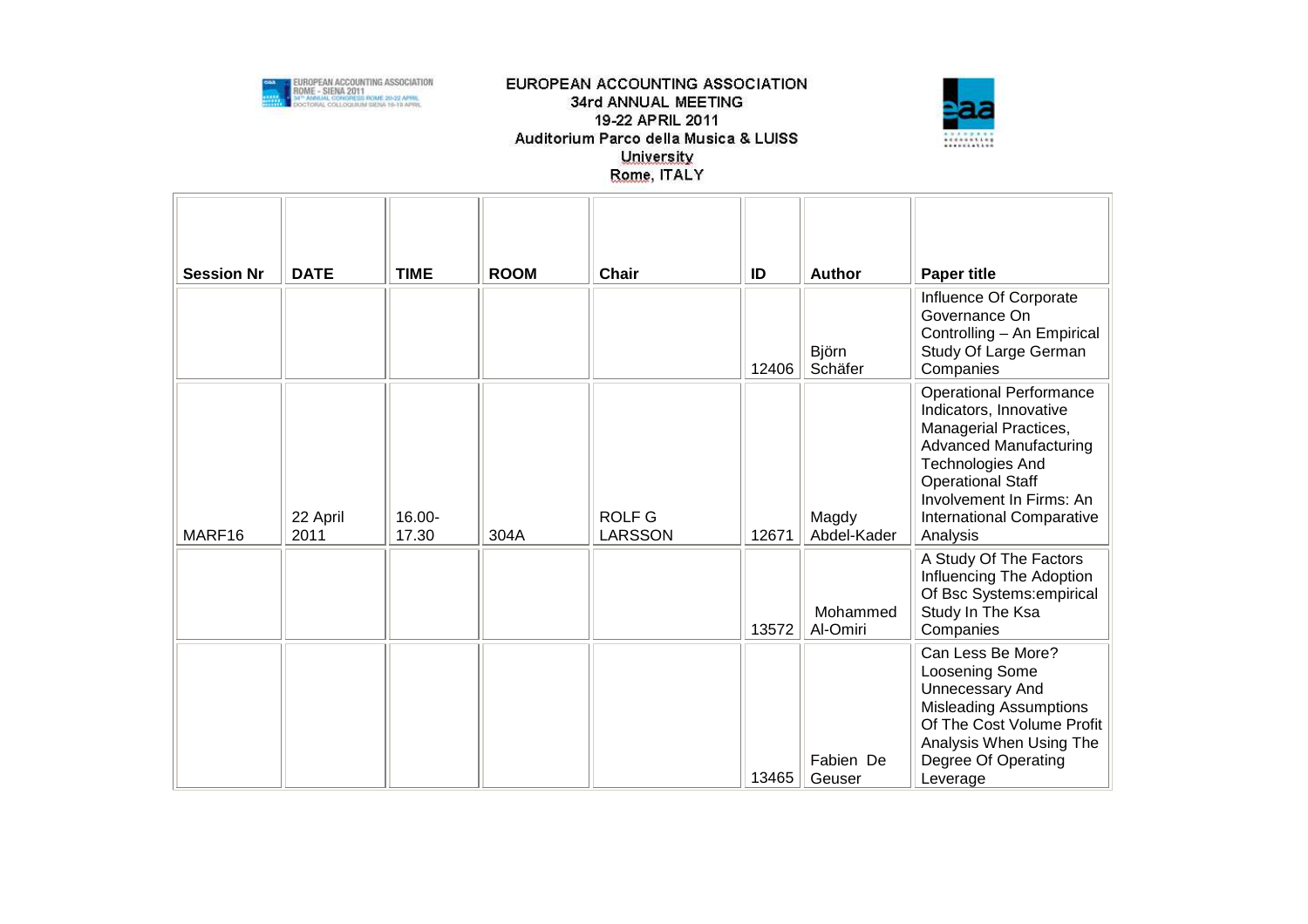



| <b>Session Nr</b> | <b>DATE</b>      | <b>TIME</b>     | <b>ROOM</b> | Chair                           | ID    | Author                                        | <b>Paper title</b>                                                                                                                                                       |
|-------------------|------------------|-----------------|-------------|---------------------------------|-------|-----------------------------------------------|--------------------------------------------------------------------------------------------------------------------------------------------------------------------------|
|                   |                  |                 |             |                                 | 13603 | Raquel<br>Florez-Lopez                        | <b>Effects Of Management</b><br>Control Systems On<br>Interorganizative<br>Performance. An<br><b>Empirical Study Of Export</b><br>Efficiency                             |
|                   |                  |                 |             |                                 | 12042 | M <sup>a</sup> Beatriz<br>González<br>Sánchez | The Balanced Scorecard<br>In Healthcare: Italy, Spain<br>And Portugal. A Review<br>Of Recent Literature.                                                                 |
| MARF17            | 22 April<br>2011 | 16.00-<br>17.30 | 304B        | <b>MARTIN</b><br><b>MESSNER</b> | 13247 | Riccardo<br>Stacchezzini                      | <b>Organization Of Music</b><br>Events, Accounting<br>Change And Power<br><b>Stability During The Last</b><br>Years Of The Duchy Of<br>Mantua (late 1600, Early<br>1700) |
|                   |                  |                 |             |                                 | 12885 | Pasi Syrjä                                    | Do Entrepreneurial<br><b>Characteristics Affect To</b><br>Small Firm's Management<br><b>Accounting Practices?</b>                                                        |
|                   |                  |                 |             |                                 | 12896 | Henri<br>Teittinen                            | Mcs In The Venture<br><b>Capitalist Driven</b><br><b>Integration Process</b>                                                                                             |